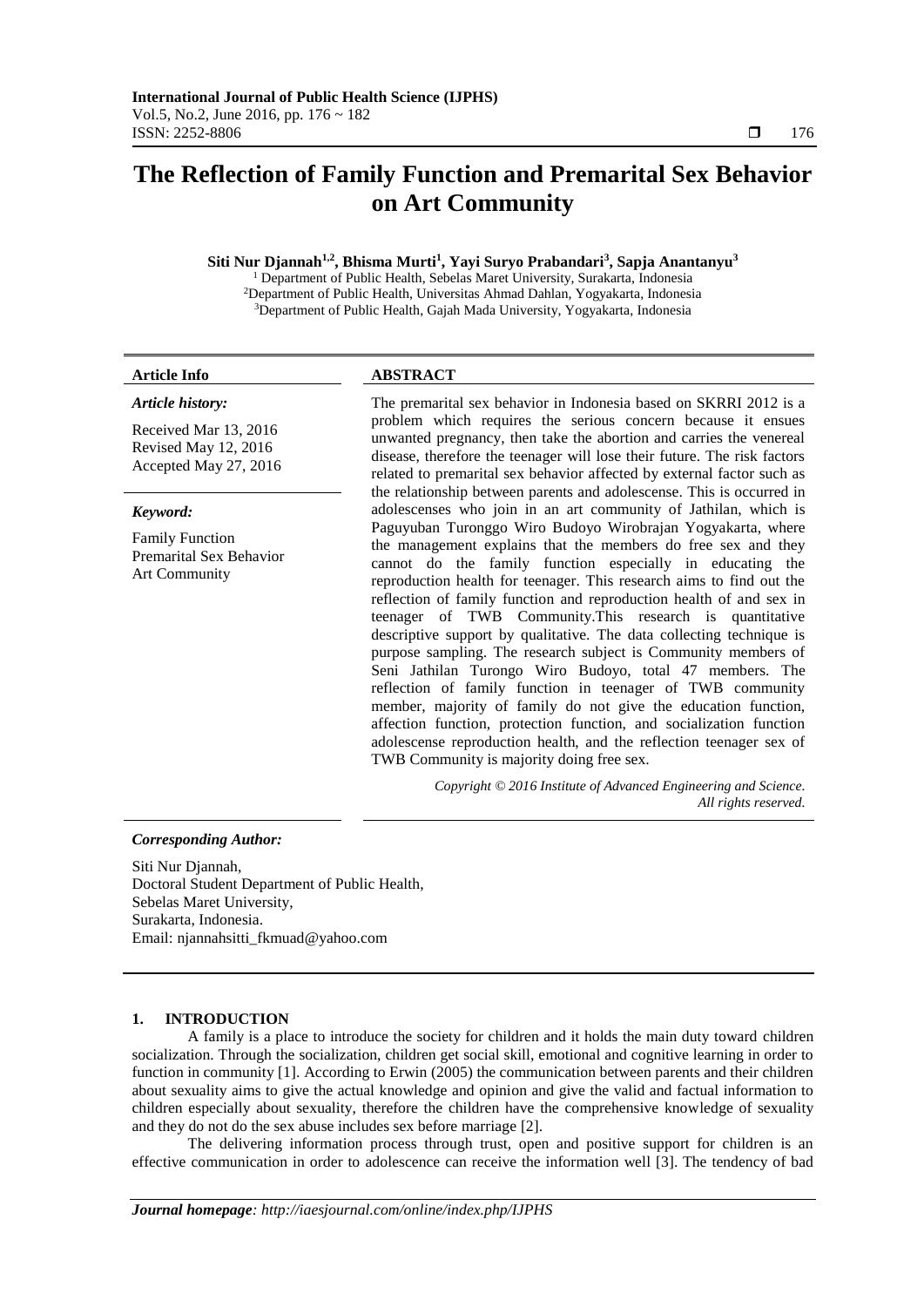sex recently is influenced by wrong education of the parents. Majority the parents do not inform about sex and reproduction health for their children, because afraid of it will increase the number of free sex. Parents' also considering that sex is unnecessary subject to be discussed. The less of sex education bring the children seeks information from other source and it damages themselves [4].

The Demography Survey and Indonesian Health of adolescence reproduction health or *Survei Kesehatan Reproduksi Remaja Indonesia* (*SKKRI*) 2012 found that percentage of adolescence age 20-24 years old discuss about the reproduction health problem with their friends is 66.9% (girls) and 61.2 % (boys). Percentage of adolescent (boys and girls) age 15-24 years old that are in relationship is higher in SDKI. In 2012, the component of Adolescence Reproduction Health or *Kesehatan Reproduksi Remaja* (KRR) is higher than 2007 year, 85% and 72% for boys, 85% and 77% for girl. Perception percentage trend that girl should keep the virginity decrease than year 2007, both for girls and boys. Besides that, the dating activity involve hold the hands (72% girls and 80% boys), kissing (48% boys and 30% girls), touch the sensitive spot (30% boys and 6% girls), sex before marriage is 83.7% for the love reason [5].

The survey result of Adolescence Reproduction of Health Indonesian or *Survei Kesehatan Reproduksi Remaja Indonesia* (*SKRRI*) 2012 years, about sex before marriage of University student in Semarang in September 2002 for 1000 respondents that is 500 respondents from various Universities in Semarang said that activity of dating is more than chatting, hugging, and kissing. They also do petting 25%, and even sexual intercourse [6].

One of sub district of Yogyakarta, Wirobrajan, there are adolescence join in a community of senijathilan, name Turonggo Wiro Budoyo, which based on preliminary study, the interview with the leadership in April 2015, explained that majority of the members doing free sex. Some of them get pregnant and get marriage in young age. The preliminary study found, one of supported factor is social effect as parents. According to them, the parents do not give the educational function, social function, affection function, economical function and, protection function yet, which related to reproduction health. It causes more closes with their mate.

Based on the reasons, it is interesting to be analyzed about the detail and actual empirical information from the analysis unit or research related to teenager and such social units in society, that is the reflection of family function and sex of teenager in *Seni Jathilan TWB* Community, Yogyakarta. This research aims to find out the reflection of family function (includes affection function, education function, socialization function, and protection function), and premarital sex of TWB, which join in an art community, *seni jathilan TWB.*

#### **2. RESEARCH METHOD**

This research applied quantitative descriptive support by qualitative. The data collecting technique used by researcher is purpose sampling technique. The research subject is the adolescence in art community of Jathilan Turonggo Wiro Budoyo, place in Wirobrajan, Yogyakarta and age 12-24 years old. Total members of TWB are 47.

#### **3. RESULTS AND ANALYSIS**

#### **3.1. Univariate Result**

#### **3.1.1. Respondent Characteristic**

Based on the Table 1, can be explained that the teenager of TWB Community majority are 17 years old (21.3%), and most of them graduated from Senior High School (23.4%).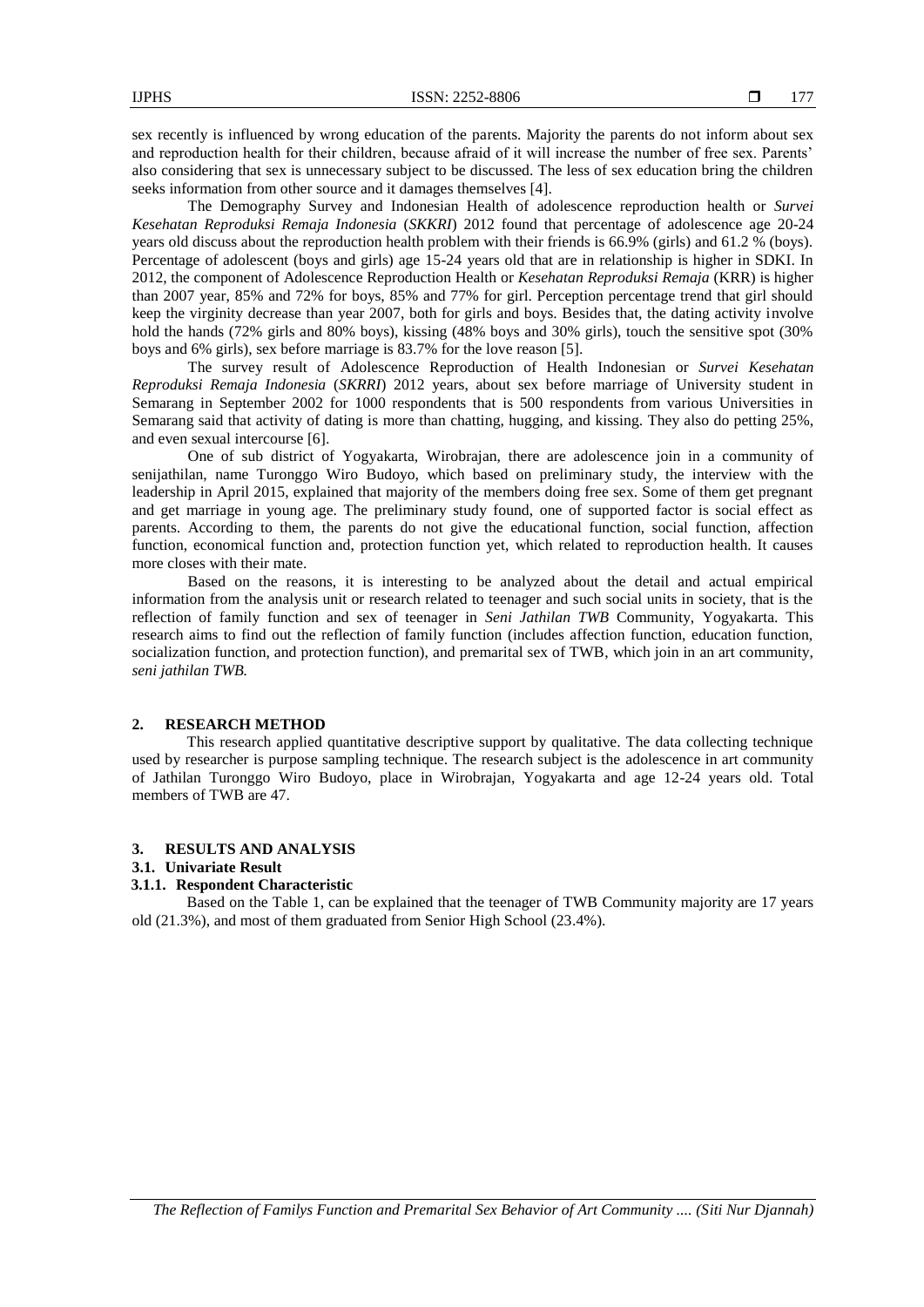| Table 1. The Characteristic of Respondent         |                |        |  |  |  |
|---------------------------------------------------|----------------|--------|--|--|--|
| <b>Characteristics</b>                            | N              | $(\%)$ |  |  |  |
| Age                                               |                |        |  |  |  |
| 13 years old                                      | 1              | 2.1    |  |  |  |
| 15 years old                                      | $\overline{2}$ | 4.3    |  |  |  |
| 16 years old                                      | 5              | 10.6   |  |  |  |
| 17 years old                                      | 10             | 21.3   |  |  |  |
| 18 years old                                      | 6              | 12.8   |  |  |  |
| 19 years old                                      | 6              | 12.8   |  |  |  |
| 20 years old                                      | 6              | 12.8   |  |  |  |
| 21 years old                                      | 1              | 2.1    |  |  |  |
| 22 years old                                      | $\overline{c}$ | 4.3    |  |  |  |
| 23 years old                                      | $\overline{3}$ | 6.4    |  |  |  |
| 24 years old                                      | 5              | 10.6   |  |  |  |
| <b>Educational level</b>                          |                |        |  |  |  |
| Unpassed elementary school<br>a.                  | 1              | 2.1    |  |  |  |
| Junior high school first grade<br>b.              | 3              | 64     |  |  |  |
| Junior high school second grade<br>$\mathbf{c}$ . | 1              | 2.1    |  |  |  |
| Junior high school third grade<br>d.              | 3              | 6.4    |  |  |  |
| Graduated from JHS<br>e.                          | 11             | 23.4   |  |  |  |
| f.<br>Senior high school second grade             | 6              | 12.8   |  |  |  |
| Senior high school third grade<br>g.              | 4              | 8.5    |  |  |  |
| Graduated from SHS<br>h.                          | $\overline{2}$ | 4.3    |  |  |  |
| i.<br>Special Skill High School third grade       | $\overline{4}$ | 8.5    |  |  |  |
| Graduated from SSHS<br>j.                         | 6              | 12.8   |  |  |  |
| k.<br>Strata 1 of University                      | 6              | 12.8   |  |  |  |
| <b>Total</b>                                      | 47             | 100.0  |  |  |  |

# **3.1.2. Family Function**

Based on Table 2 in family educational function, can be found that majority of family do not discuss about sex problem with the teenager (63.8%), the family do not give information about adolescent problem (55.3%), and the family do not explain about adolescent process (61.7%).

|                    | Tabel 2. Family Educational Function |                |                  |               |
|--------------------|--------------------------------------|----------------|------------------|---------------|
|                    | <b>Indicator</b>                     | <b>Respond</b> | <b>Frequency</b> | $\frac{6}{9}$ |
|                    | Discussion of sexual problems        | Yes            | 17               | 36.2          |
|                    |                                      | No             | 30               | 63.8          |
| <b>Educational</b> | Adolescent Information               | Yes            | 21               | 44.7          |
| <b>Function</b>    |                                      | No             | 26               | 55.3          |
|                    | Adolescent process                   | Yes            | 18<br>29         | 38.3          |
|                    |                                      | No             |                  | 61.7          |
|                    | Total                                |                | 47               | 100           |

Based on Table 3 in family protection function. can be found that majority of family is not protective and majority of family give the knowledge about religion and norm (66%).

|                               | Table 3. Family Protection Function |                |                  |        |
|-------------------------------|-------------------------------------|----------------|------------------|--------|
|                               | <b>Indicator</b>                    | <b>Respond</b> | <b>Frequency</b> | $(\%)$ |
|                               | Protection function                 | Yes            |                  | 27.7   |
| <b>Protection</b><br>function |                                     | No             | 34               | 72.3   |
|                               | Keeping religion and norms          | Yes            | 31               | 66     |
|                               |                                     | No             | 16               | 34     |
|                               | Total                               |                | 47               | 100    |

Based on Table 4 in family socialization function, can be found that majority of family do not give the children's need (87.2%). family do not give the control (57.4%), family do not give the think of future (53.2%) and do not discuss about sex with parents (78.7%). Based on Table 5 can be found that 48% respondent is not warm and kind with family, 68.1% respondent do not get concern about their problem, and 57.4% family give negative view (forbidden) about sex.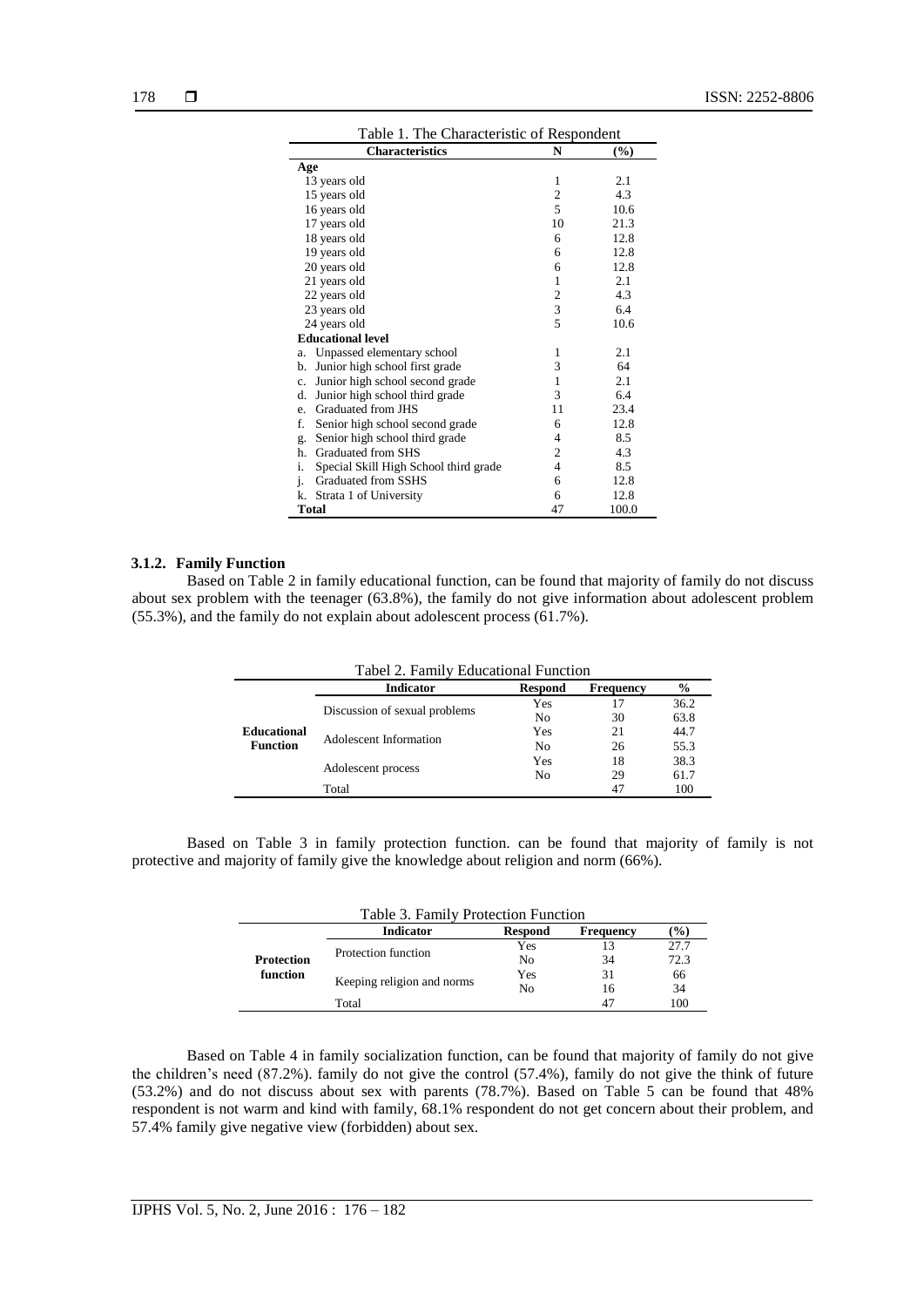|                      | <b>Indicator</b>                  | <b>Respond</b> | <b>Frequency</b> | $(\%)$                                                      |
|----------------------|-----------------------------------|----------------|------------------|-------------------------------------------------------------|
|                      | Children' need                    | No             | 41               | 87.2                                                        |
|                      |                                   | Yes            | 6                | 12.8<br>57.4<br>42.6<br>53.2<br>46.8<br>78.7<br>21.3<br>100 |
|                      |                                   | No             | 27               |                                                             |
| <b>Socialization</b> | Control                           | Yes            | 20               |                                                             |
| function             |                                   | No             | 25               |                                                             |
|                      | Think of future                   | Yes            | 22               |                                                             |
|                      |                                   | No             | 37               |                                                             |
|                      | Discussion about sex with parents | Yes            | 10               |                                                             |
|                      | Total                             | 47             |                  |                                                             |

Table 4. Family Socialization Function

Table 5. Family Affection Function

|                  | <b>Indicator</b>             | <b>Respond</b> | <b>Frequency</b> | (9/0)               |
|------------------|------------------------------|----------------|------------------|---------------------|
|                  | Warmth and kindness          | No             | 23               | 48.9                |
|                  |                              | Yes            | 24               | 51.1                |
| <b>Affection</b> | Concerning about the problem | N <sub>0</sub> | 32               | 68.1                |
| function         |                              | Yes            | 15               | 31.9                |
|                  | Negative view about sex      | N <sub>0</sub> | 27               | 57.4<br>42.6<br>100 |
|                  |                              | Yes            | 20               |                     |
|                  | Total                        |                | 47               |                     |
|                  |                              |                |                  |                     |

#### **3.1.3. The Premarital Sex of Behavior**

The Premarital Sex of Behavior in Jathilan TWB art community as Table 6. From Table 6, the reflection of teenager sex in TWB community, majority do free sex (68.08%), then sequentially masturbation (10.63%), touching the sensitive spot (8.51%), holding hands (6.38%), kissing (4.25%) and hugging (2.12%).

Table 6. The Premarital Sex of Behavior in Jathilan TWB Art Community

| No | Level of sex            | Total | $\%$  |
|----|-------------------------|-------|-------|
|    | Masturbation            |       | 10.63 |
| 2  | Holding hands           |       | 6.38  |
| 3  | Hugging                 |       | 2.12  |
|    | Kissing                 |       | 4.25  |
| 5  | Touching sensitive spot |       | 8.51  |
| 6  | Sex intercourse         | 32    | 68.08 |
|    | Total                   |       | 100   |

# **3.2. Qualitative finding**

Based on deep interview with teenager of TWBCommunity member who do sex intercourse, find out as:

# **3.2.1. Family function**

The effect of family toward TWB teenager sex can be found as follow.

## Informant 1:

*A: "besides effect from friend, is there family effect?"*

*B: "yes, there is. I feel lonely at home, my parents on work."*

Informant 2:

- *A: "How about your parent's harmony?"*
- *B: "They are frequently on quarrel"*
- *A: "Is it affecting your life?"*
- *B: "definitely yes, Miss."*
- *A: "What do you feel?"*
- *B: "I feel bored."*

Informant 3:

*A:since when you live oneself?"*

*B: "I do not know who my father is, my mother marry four times. I just live with her until in fifth grade of elementary school, after then I leave home and become street musician.*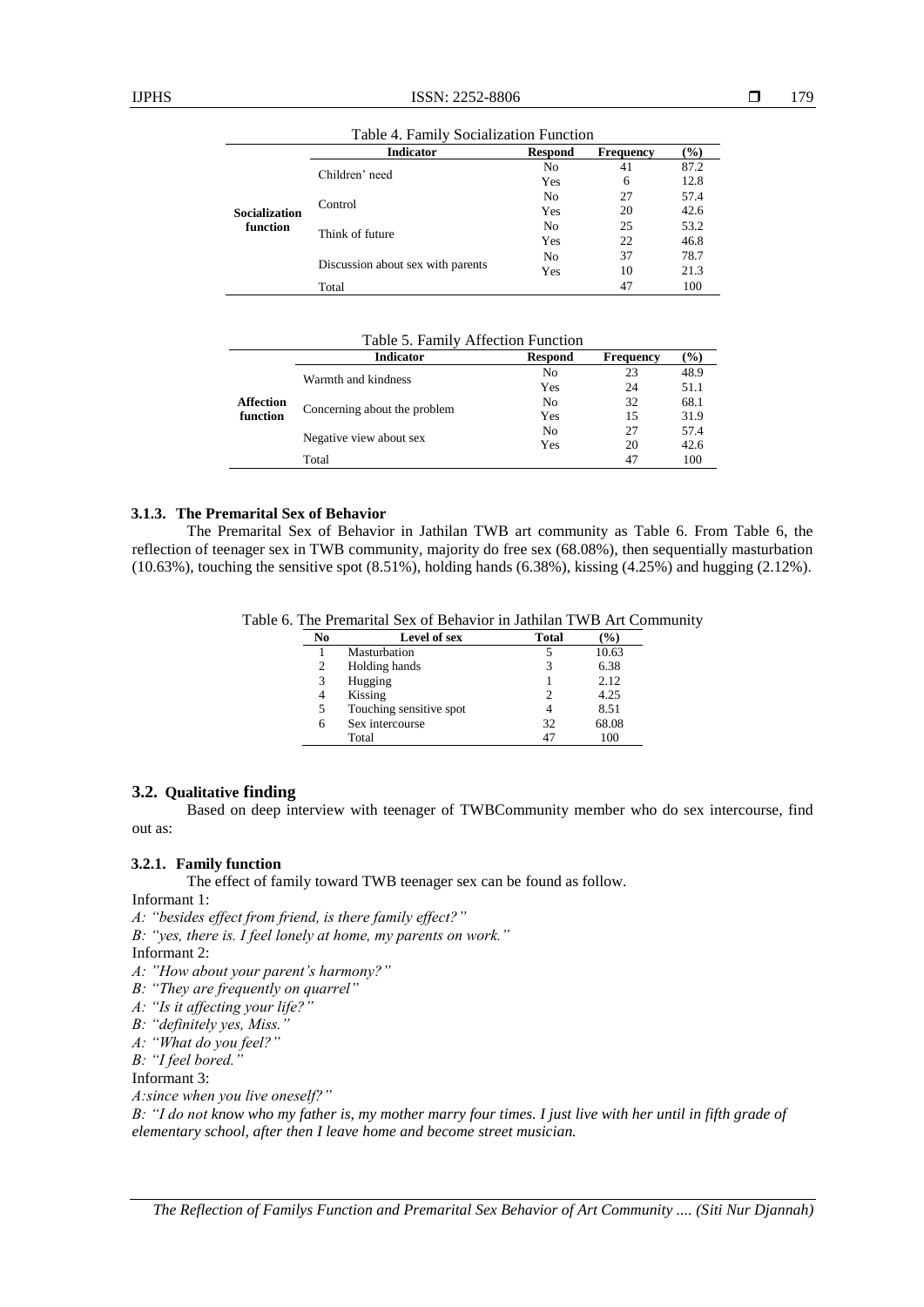Informant 4

*A: How is your life hood at home? Is there any problems? B: yes, there are so many problems like family and economic problems. I often discuss about sex with my friends and I feel more enjoy it.* Informant 5 *A: Do you know about mimpibasah before? B: not yet, I know it from friend, I am not so close with my parents.* Informant 6 *A: do your parents explain about reproduction organs function? B: have not A: so where do you get the information from? B: from friends, Miss.* Informant 7: *A: Do your parents enlighten you about mimpibasah ? B: No, never* Informant 8: *A: According to you, how about religiousness of your parents? B: sometimes I see my father do the pray but my mother is never*

Based on the interview with teenager who do free sex above, the teenager feel loneliness because their parents are too concern on work, unharmonious relationship in their family, broken home bring them leave home, feel unclosed with parents, never discuss with their family and they lose the religious sample at home. This drives teenager becomes so much closed with their mate and get reproduction information as wet dream from them. They also solve their sex problem based on information from their friends.

# **3.2.2. The Premarital Sex of Adolescense**

The deep interview finding with teenager of TWB Community Member who do free sex is as follow.

Informant 1:

A: *"What do you do through dating? Holding hands? Do you get pregnant after having sex?"* B: *"I did holding hand when I was in primary high school. I do sex intercourse when I was in Senior High school but never get pregnant."*

Informant 2:

A: *"What do you do through dating?"*

B: *"I do having sex"*

Informant 3:

A: *"What do you do through dating?"*

B: *"I do everything"*

A: *"Do you have a sex?"*

B: *"Yes, I do, about twice I did it."*

A: *"Do you feel afraid doing free sex?"*

B: *"I do feel afraid but I can't control myself."*

Informant 4:

A: *"Have you ever done free sex?"*

B: *"Yes I have."*

A: *Did you use condom?"*

B: *"Never"*

A:*"What is your reason doing that?"*

B*:"Because of love. I do love him so much."*

Based on the quote of interview above, it can be found that there are teenager of TWB Community Members do sex intercourse through their dating. The reason they do free sex because they can't control their selves and because of love.

# **3.3. Discussion**

Based on research result, find the reflection of family function in TWB Community Member who do free sex, majority insufficient. The function involves education function, as known that majority of family do not discuss about sex with adolescense (63.8%), the family do not give information about adolescent (55.3%) and the family do not explain about adolescent process (61.7%). Therefore, the protection function, majority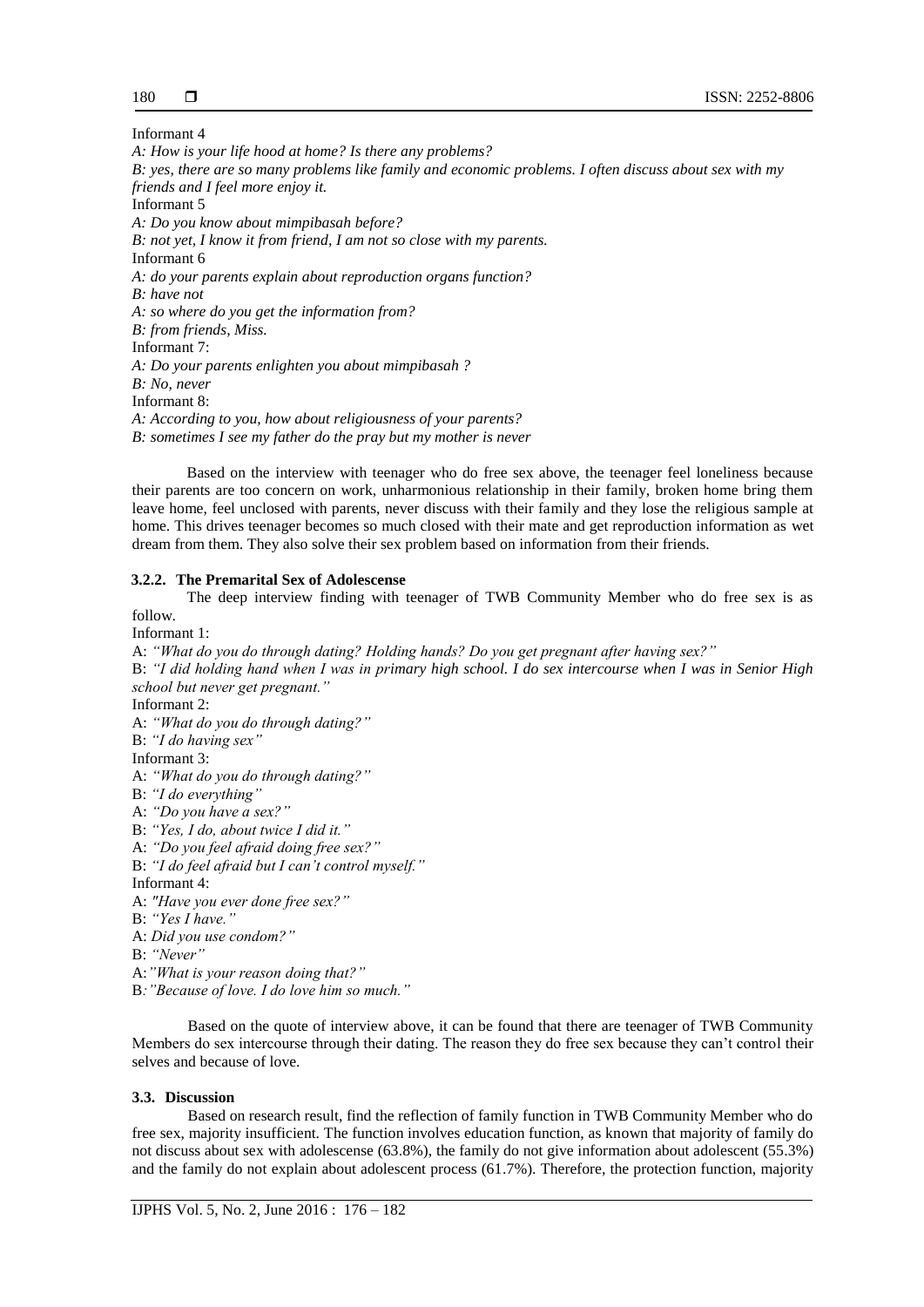of family are not protective (72.3%), and majority of family do not give the knowledge how to keep the religion and norm (44%). It also happened in family socialization function, such as majority of family do not give the children necessary (87.2%), family do not give the control (57.4%), and do not give the think of future (53.2%), they do not discuss about sex with their parents (78.7%). Then the affection functions also insufficient. It finds out that 48.9% respondents feel do not get the warmth and comfortable in their family, 68.1% respondents do not get the attention about their problems, and 57.4% family give the negative view (forbidden) about sex.

It is supported by deep interview result conducted to respondents find out that majority respondents do not feel comfortable live at home because their family is not in harmony, then disability of parents in giving education health learning. It causes teenager get closer and have more time with their mates.

This research appropriate to research which conducted by Fadila and Soedijono (2012) that respondent who have unharmonic family have 2.09 times of risk sex more than teenager harmonic family [7]. Other research also finds that respondent with incompleted family have 3.75% times have risk sex than teenager in completed family (95%CI=1.71-6.38) [8]. Podhisita, et al. [9], bad relationship with parents or siblings and the less family control is the risk factor of sex before marriage, besides economical support, trust in God and sexual awareness [9].

Farahani, et al [10] said that to lessen the opportunity of teenager doing sex before marriage, it requires the closeness and good relationship with their family and parent's control, when the children leave home and live separated from their parents it will enlarge the opportunity of free sex [10]. Anisa and Hari (2013) states that information of reproduction health and parents are factors which affect sex before marriage of teenager of scavenger in Surabaya, besides other factor such as mate factor and mass media factor [11].

Cheryl and Claudia [12], Hanim, et al [13] and Oladipupo (2014), state their research finding that parent's role is very important for teenager [12]-[14]. According to Sarlito (2010), theoretically, unopened communication between parents and their children about sexuality and inability parents and their attitude in discussing about sex are the factors influence the teenager sexual problem [15].

#### **4. CONCLUSION AND RECOMENDATION**

#### **4.1. Conclusion**

In educational function of family is Majority family do not discuss about sex with their children (63.8%), family do not give information about adolescent (55.3%) and family do not explain about adolescent process (61.7%). In Affection function known is respondent said that they feel their family do not warmth and comfortable (48.9%), respondent do not get concern about their problems (68.1%) and family give the negative view (forbidden thing) about sex. In Socialization function known is majority family do not give the children's need (87.2%), family do not give control (57.4%), do not give the think of future (53.2%), family do not discuss about sex with their children (78.7%). And in protection function of family known is majority family are not protective (72.3%) and majority family give knowledge about religion and norm (66%).

The Premarital Sex of Behavior in TWB Community majority have do sexual intercourse (68.08%), then consecutively do masturbation (10.63%), touching the sensitive spot (8.51%), holding hands (6.38%), kissing  $(4.25\%)$ , and hugging  $(2.12\%)$ .

#### **4.2. Recomendation**

For Government Health Department of Yogyakarta, this research finding is one of input to a program related to effort of improving the family health especially parents in building the teenager health reproduction, in order to avoid sex before marriage. And For Public Health center of Wirobrajan and PIR KRR in Wirobrajan sub District, it is a input of target which needs the developing in teenager reproduction health in its area.

#### **REFERENCES**

- [1] R. M. Berns, "Child, Family, School, Community: Sosializations and Support," 5<sup>th</sup>ed, Forth Worth, Hartcourt Brace College Publishers, 2004.
- [2] J. Skripsiadi E., "Sex Education for Child *(Pendidikan Dasar Seks untuk Anak)*," Yogyakarta, Curiosita, 2005.
- [3] Rakhmat, "Psychology Communication *(Psikologi Komunikasi)*," Bandung, PT. Rosdakarya, 2000.
- [4] Dwinjandono, "Sex Education for Adolescent *(Pendidikan Seks Remaja)*," Jakarta, Indeks, 2008.
- [5] Badan Kependudukan dan Keluarga Berencana Nasional, "Survei Demografi Kesehatan Indonesia 2012," Jakarta, BPS, BKKBN, Kemenkes and ICF International, 2013.
- [6] Pilar-PKBI, "Adolescent, Porn, and Sex Education *(Remaja, Pornografi dan Pendidikan Seks)*," PKBI Jateng, 2012.

*The Reflection of Familys Function and Premarital Sex Behavior of Art Community .... (Siti Nur Djannah)*